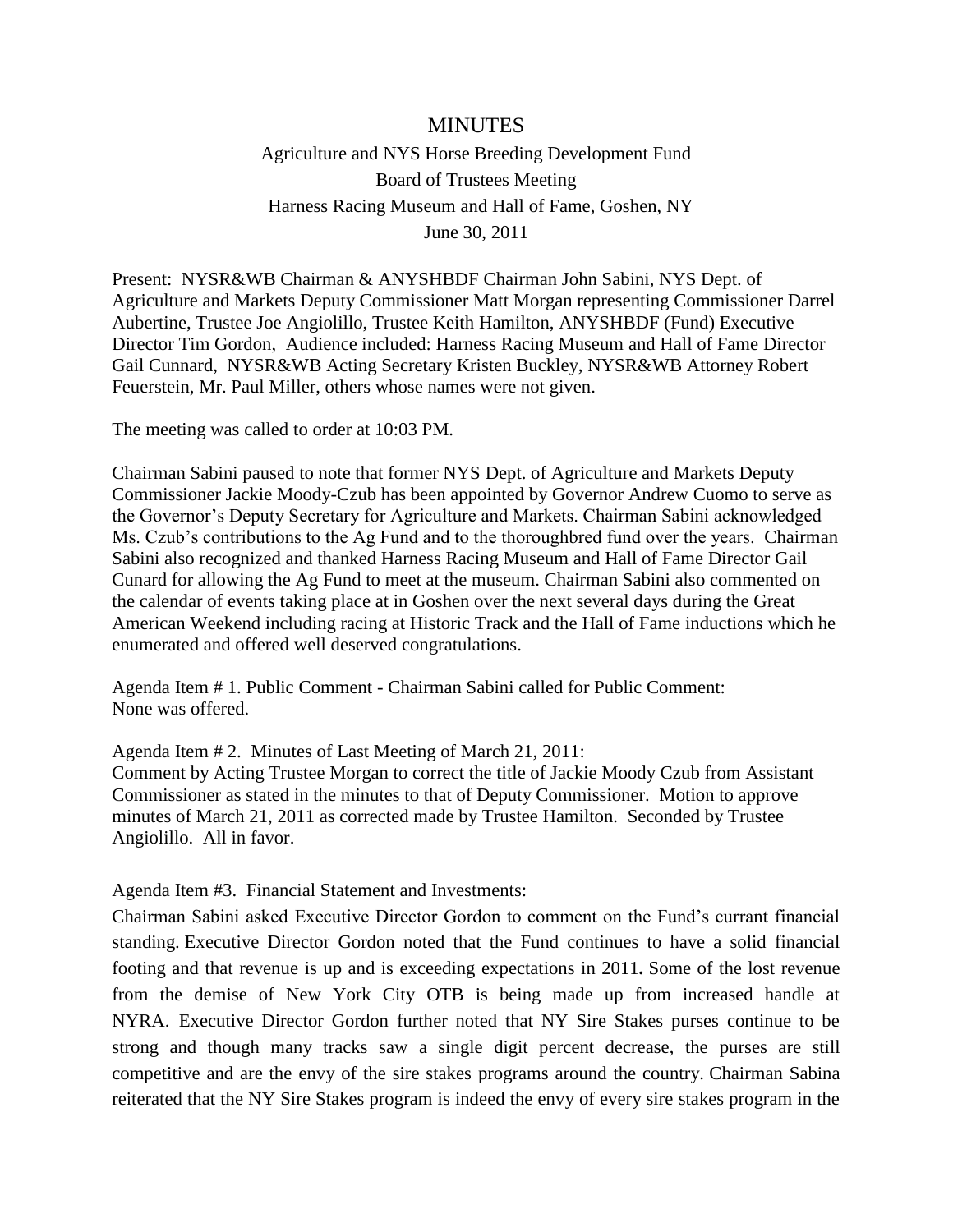country, then asked if there were and questions or comments on finances from the Trustees. Hearing none the Chairman moved onto Agenda Item 4#.

Agenda Item # 4. 2011 NY Sire Stakes' Conditions and Schedule: Chairman Sabini read the resolution as follows:

WHEREAS the Agriculture and New York State Horse Breeding Development Fund approves on an annual basis the schedule for New York Sire Stakes races and races supported by the Fund; and

WHEREAS although planning for the 2011 schedule and the prospective schedule was known to the Fund Board prior to implementation, it was inadvertently not approved by the Fund Board by formal action prior to this date; and

WHEREAS, the Fund Board wishes to approve and ratify the 2011 schedule on a retroactive basis to January 1, 2011,

IT IS HEREBY RESOLVED that the 2011 racing schedule and related support is approved retroactively to January 1, 2011 with the same force and effect as if this resolution had been duly adopted on or before January 1, 2011.

After reading the resolution Chairman Sabini asked Executive Director Gordon to talk about the 2011 schedule. Executive Director Gordon mentioned that there was excitement about the Sire Stakes Night of Champions returning to Saratoga Raceway and in keeping with a practice established at Yonkers Fall Harvest Festival, products grown in New York will be showcased. Gordon further stated that there will be Fund racing at 22 county fairs, the Late Closer series and the Sire Stakes Series, with approximately 750 three year old and 900 two year old horses eligible.

Chairman Sabini asked the Board for any questions or comments on the schedule and recognized Acting Trustee Morgan who noted that in years past the fund had provided funding to not only the 22 county fairs that conduct racing but also to other county fairs in the support of youth equine activities and asked if such support had been revisited as premium funding for fairs from the Department of Agriculture and Markets has been reduced. Executive Director Gordon acknowledged that there had been some inquiries of late to consider such assistance again and the item could be examined by the Board. Chairman Sabini supported looking for creative gap filling measures to assist Ag and Markets and made a motion to adopt the resolution he had read. Motion seconded by Acting Trustee Matt Morgan. All in favor.